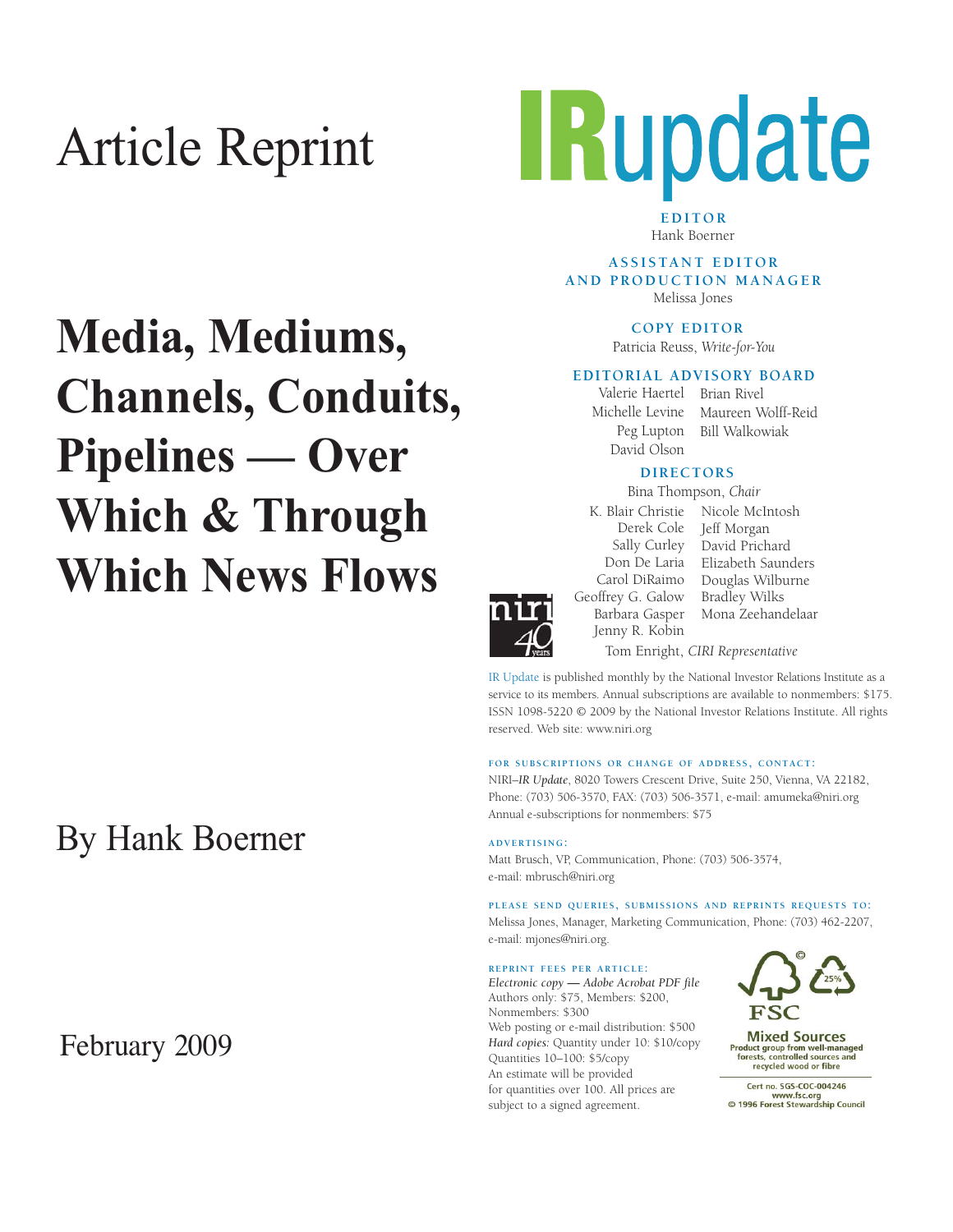## Media, Mediums, Channels, Conduits, Pipelines — Over Which And Through Which Your News Flows



 $\prod_{\text{mile}}$ *nformation about your company is moving right now at the speed of light* — that is, *news* and *things informational* related to your company race through fiber optic cables at 186,000 miles per second *to* and *through* countless media and communication channels. *Things* such as earnings announcements, regulatory filings, transcripts of earnings calls flow effortlessly — as well as breaking news from journalists' computers; and, a range of rumors, facts, half-facts, vicious attacks, or effusive praise about your company. All this is being moved through thousands of communication channels, often simultaneously.

Many end points are *the media.* Whether an investor relations professional is directly responsible for media relations or not (about a third of NIRI members are), or sometimes works with media, given the extraordinary changes in the IR work environment and in the world of communication, it could be said that *every* IR professional is very much involved today in *media relations.* Let's look at the "how."

First consider the proliferating communications channels and information sources reaching or accessed by investors, analysts, asset managers and others — aren't most of these new *media*, given the changes taking place? The Oxford dictionary tells us that "media" (usually preceded by "the") *is the means of mass communication (especially by newspapers and broadcasting*…*).*

We think of media as the traditional information pipelines or communication channels directed at the end user of news, commentary, opinion, financial research, stock advice, market trends, and more. The media include local daily newspapers carrying financial news; national financial media devoted to financial news (*The Wall Street Journal* and *Barron's);* widely circulated business and finance magazines (*Business Week, Fortune* and *Forbes)*; and cable television's CNN, CNBC, MSNBC, Bloomberg, Fox Business and at times, the three mass audience TV networks.

But there's a broader definition for us to consider: A "medium" can be a single channel through which something is being communicated. *Medium* by definition can also be the means by which

*something is communicated*, the Oxford says. By this definition we might conclude that the daily work of the corporate IRO very definitely includes or is about *media relations.* Consider that the IRO is returning to the discipline's roots.



*Hank Boerner*

#### **The Long Journey of the IRO**

As the IR discipline we know today first emerged in the corporate world, and NIRI was but a few years in existence, *The Wall Street Journal's* Frederick Klein and John Prestbo explained the growing importance of "financial news" in their 1974 book, *News and the Market*. With 40 million American investors then holding equities (vs. 100+ million today), "too little was understood about the relationship of news and market movements, and the pricing of a stock." They explained the importance of the relationship between news and stock market movements, and wrote that "investors needed to understand more, about broad market trends squared with the general flow of news." To illustrate, specific examples were provided of how news affected their securities. The *WSJ* journalists selected Curtiss-Wright, Winnebago Industries, and General Mills.

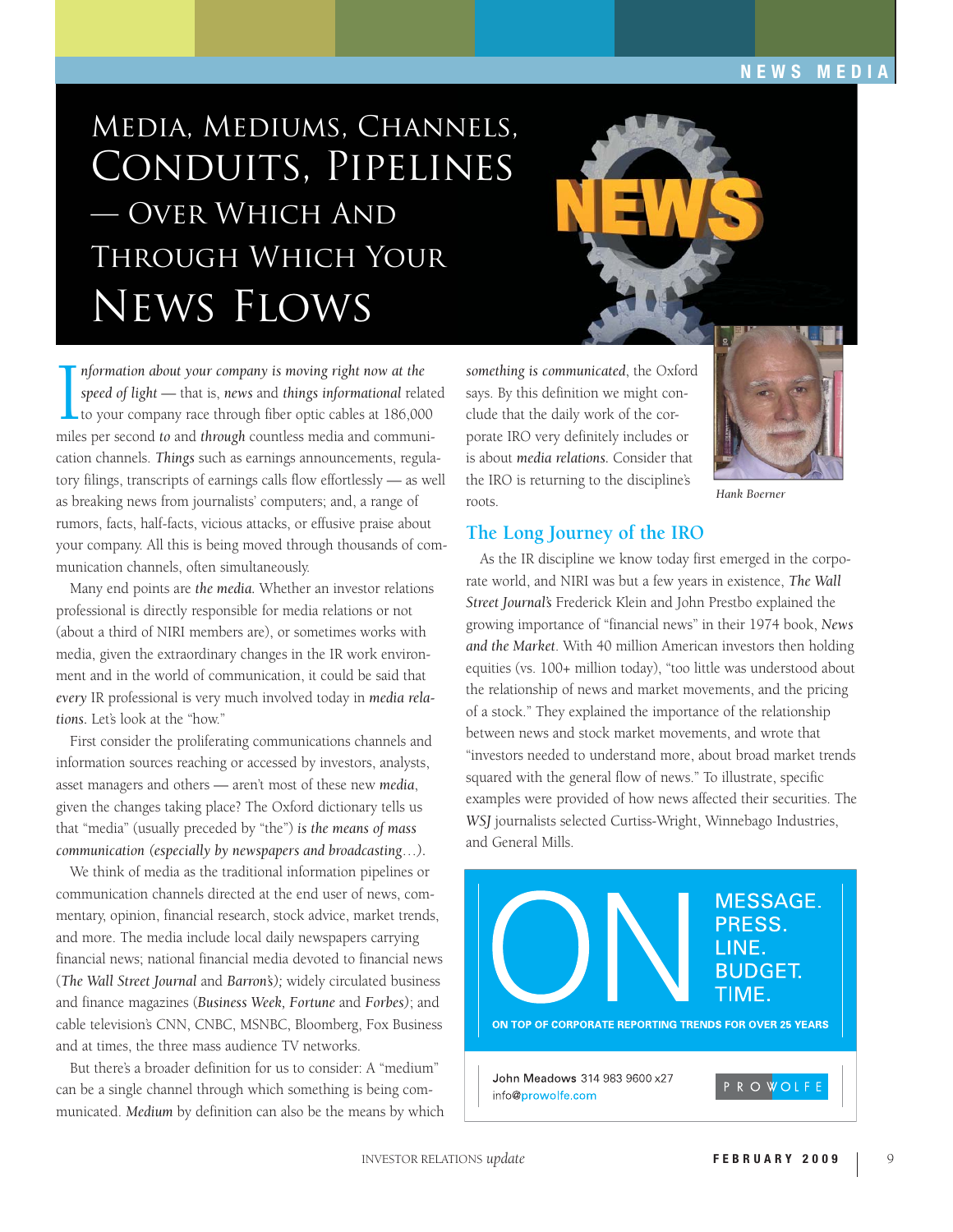Back then, 30+ years ago, many of those designated as IROs had a financial or business writing background — they were often called "financial communicators" if attached to a PR department. "Timely disclosure" (taken for granted now) was a new and important field of study for both IR and PR practitioners. Journalists were gaining important knowledge about corporate finance. *The Wall Street Journal* editorial staff [Klein and Prestbo explained], were *instructed* to pay closer attention to corporate prospectuses and other documents to find "nuggets" that had *not* been publicly disclosed by the issuer. (What was disclosed then was miniscule compared to 2009 disclosures.)

#### **IR and NIRI Grew in Influence**

Over the ensuing years NIRI and the IR profession grew dramatically in size, importance and influence. Two decades later, John Quirt (an editor at *Fortun*e and then *Institutional Investor*) explained "the role of the press in the money world," in his work, *The Press and the World of Money* (1994). Important changes had taken place in the media world by then: *Fortune* was no longer leaning left and was more free-market oriented; The *WSJ* no longer served as cheerleader for the capital markets; and, women were entering journalism in greater numbers.

And by the early 1990s, television was the most important medium for many Americans, who relied on TV for news about investing. This was a clear advantage for the TV and cable industry if "they can cover [investing] topics in ways that are credible and appealing," Quirt observed. (Note: Financial news channel CNBC was established in the U.S. in 1989 and added Europe in 1995 and Asia in 1996. CNBC now has 14 distinct channels worldwide and operates from a 22-acres campus in New Jersey!)

Other developments affected the IR professional: Working press journalists (mostly print) became more emboldened and skeptical after the Watergate scandal

and the fall of President Richard Nixon; the "gotcha" school of media coverage emerged. Corporate equity and debt issues were more varied and complex; so were the finances of the large corporations. More methods of

public and private communication were being established; and publications covering companies were more specialized (e.g., *Institutional Investor*), their staffs more professional in covering corporate finance. Over time, financial communications and traditional PR had separated within the

corporation and IROs now came from backgrounds other than journalism or PR. "Media Relations" also became more complex within the corporation.

#### **Technology and the Pace of Change**

The pace of change in technology continued to bring about dramatic change at a dizzying pace for both IR and PR pros. The emergence of the global commercial Internet linked hundreds of millions of computers. The Bloomberg system of direct-to-desktop news delivery started in 1990 in the midst of a serious market downturn. As Michael Bloomberg (now mayor of New York City) explained his vision in his autobiography, the Bloomberg terminal on the desk in thousands of offices would bring about a seismic change in the investment industry.

The buy side no longer had to depend on the sell side for essential financial and commodity market information — and the securities industry would no longer dominate the investment industry. If the "Bloomberg" provided indispensable information it would become the fulcrum to the world's most important fiduciaries — and *everything* would change. Even in the earliest days, the Bloomberg machine was a *news machine*

— and therefore prices, relative values and trends were "reported," and the IROs involved in some way were doing *media relations*. This is exactly what happened over the first years of the Bloomberg on the desktop.



The development of the World Wide Web in 1994 also changed *everything,*  bringing about an explosion of connectivity: suddenly there was a profusion of company Web sites with IR silos; on-line media outlets featuring instant investment pundits; dedicated investment Web sites; social networking sites like

Facebook; and many of us now routinely use Web sites with protected, user-only content, or private publishing platforms (such as Listservs). More recently, interactive two-way communications presented new challenges for the IR and PR professional, compared with the "one way" communication channels of their predecessors. The IRO also finds herself dealing with communications via new social media applications, and more.

Another major challenge for IR professionals is tracking the explosion of information about their company by a growing army of *citizen-journalists*. In their landmark 2003 work — *The Naked Corporation* — Don Trapscott and David Ticoll talked about entering an "*extraordinary age of transparency, where businesses must for the first time make themselves clearly visible"* to shareholders, customers, employees, and others if they are going to be sustainable*.*

#### **If You Know Where to Look**

If anyone wants to know — and knows where to look — they can find out almost *anything* about your company. Financial data, employee grievances, environmental disasters, internal memos, product weaknesses, customer complaints, scandal, good